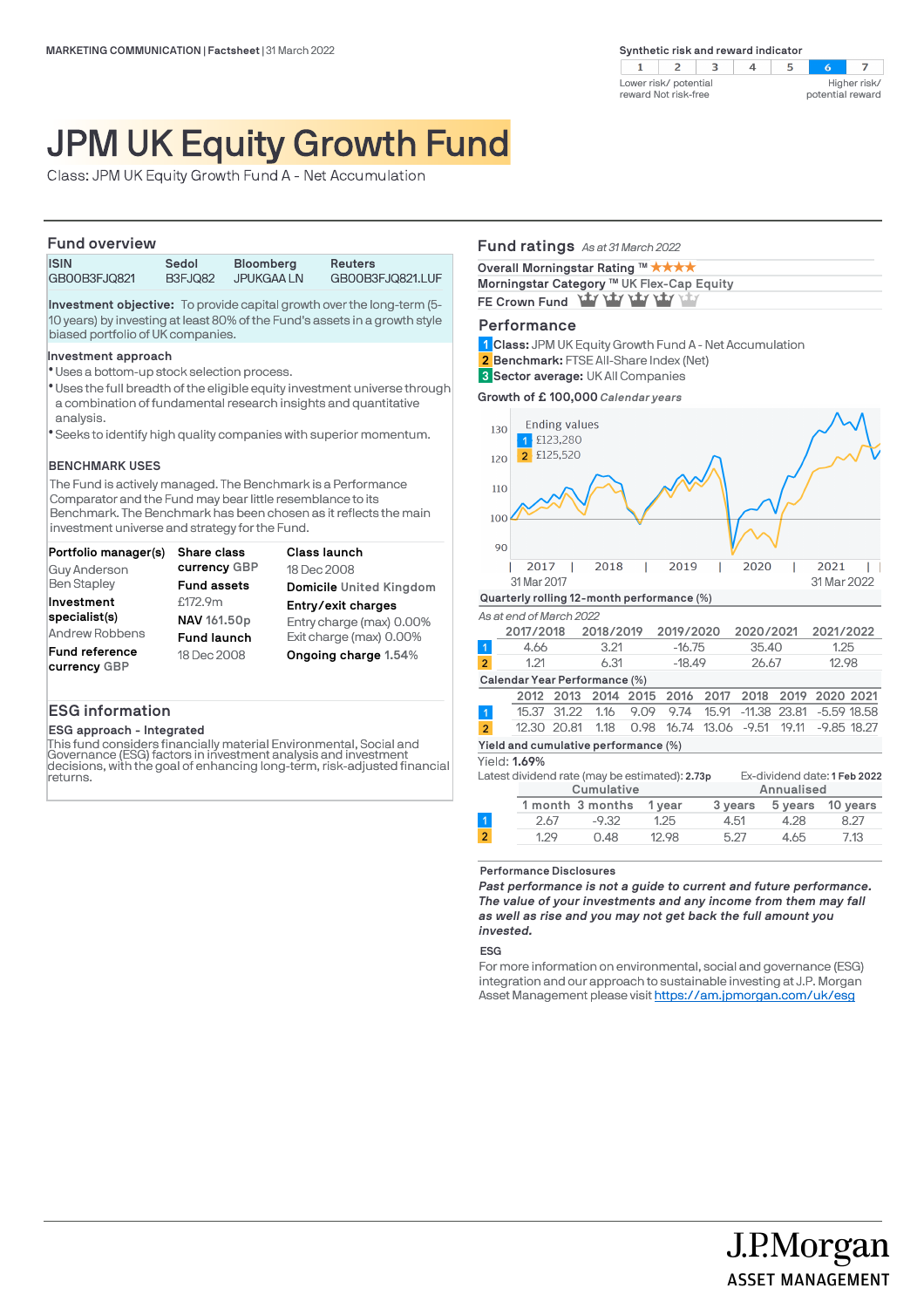# **Portfolio analysis**

| <b>Measurement</b>        | 3 years | 5 years |
|---------------------------|---------|---------|
| Correlation               | 0.89    | 0.90    |
| Alpha (%)                 | $-0.72$ | $-0.36$ |
| Beta                      | 1.00    | 0.99    |
| Annualised volatility (%) | 17.25   | 14.95   |
| Sharpe ratio              | 0.33    | 0.33    |
| Tracking error (%)        | 7.77    | 6.48    |
| Information ratio         | $-0.05$ | $-0.02$ |

# **Holdings**

| Top 10          | Sector                               | % of assets |
|-----------------|--------------------------------------|-------------|
| Shell           | Oil, Gas And Coal                    | 9.1         |
| Diageo          | <b>Beverages</b>                     | 4.6         |
| <b>BP</b>       | Oil, Gas And Coal                    | 4.1         |
| AstraZeneca     | Pharmaceuticals And<br>Biotechnology | 3.3         |
| Glencore        | Industrial Metals And<br>Mining      | 3.1         |
| Relx            | Media                                | 2.9         |
| Anglo American  | Industrial Metals And<br>Mining      | 2.9         |
| <b>Barclays</b> | Banks                                | 2.5         |
| Lloyds Banking  | Banks                                | 2.5         |
| Ashtead         | Industrial<br>Transportation         | 2.3         |

| Sectors (%)                                        |        | <b>Compared to benchmark</b> |
|----------------------------------------------------|--------|------------------------------|
| Oil, Gas And Coal                                  | 13.6   | $+3.6$                       |
| <b>Industrial Support Services</b>                 | 8.2    | $+3.8$                       |
| Investment Banking And<br><b>Brokerage Service</b> | 7.5    | $+4.6$                       |
| Banks                                              | 7.2    | $-0.9$                       |
| Software And Computer Services                     | 6.7    | $+5.3$                       |
| Industrial Metals And Mining                       | 6.4    | $-1.3$                       |
| Media                                              | 5.8    | $+2.6$                       |
| <b>Electronic And Electrical</b><br>Equipment      | 5.8    | $+4.9$                       |
| Retail                                             | 5.6    | $+4.0$                       |
| <b>Beverages</b>                                   | 5.1    | $+1.2$                       |
| Others                                             | 28.2   | $-27.7$                      |
| Cash                                               | $-0.1$ | $-0.1$                       |